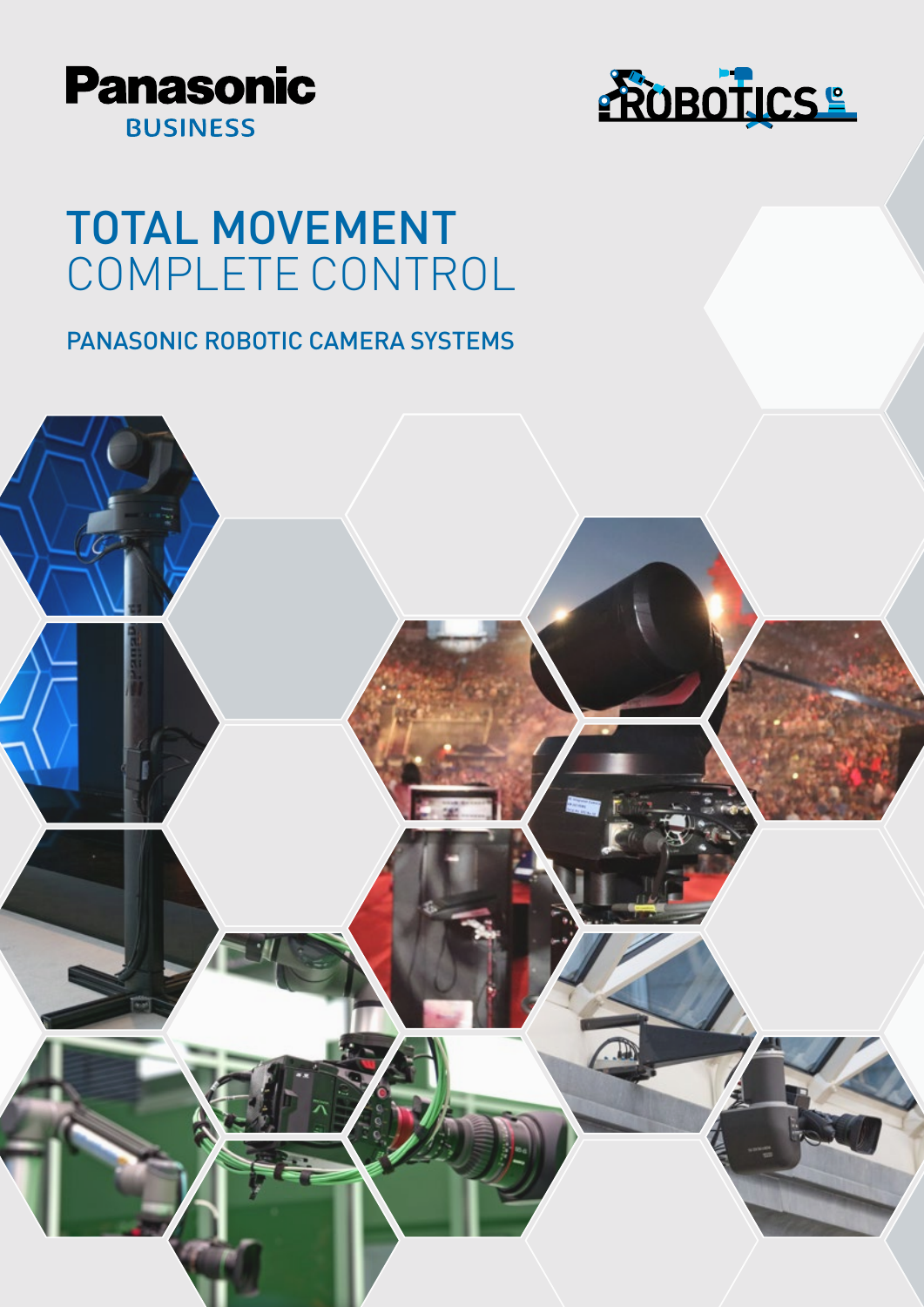Designed to automate, optimise and enhance your production workflows, KST-CamBot.system is a motion-controlled robotic camera system for TV studios.



Controlled from a central software interface, it enables highly accurate and dynamic camera movements where space is at a premium, and features a robotic arm that can be fully automated for repeatable trajectories.

The combination of KST-CamBot technology and Panasonic cameras establishes a 4K-ready robotic system that is ideal for news and sports studios, concerts, entertainment events, and even augmented and virtual reality applications.



**CamBot.robot** is composed of all robotic systems in the studio, highlighting the KST-UR10 robotic arm and an appropriate Panasonic camera unit tailored to the application (AK-UB300, VariCam LT/35, AU-EVA1). Equipped with a host of safety features, this collaborative robotic arm can be used to extend the field of action without the need for further safety zones or restrictions. With a payload of 10Kg and a range of 1.2m, the arm can be installed in several ways (pedestal, dolly, ceiling, etc.).

**CamBot.control** is the central backbone technology, which is responsible for communication with the peripheral systems. This includes all robotic systems in the studio, and the interface with external systems, such as AR/VR, talenttracking and studio automation systems. Other systems in the studio can be controlled from CamBot, such as lighting equipment, audio consoles and video switchers, providing a high degree of automation. Collision detection technology is supported to ensure safe and reliable moves.

**CamBot.remote** provides hardware and software-based control for system operations, enabling live control of the camera systems and setting of complex automated movements. The intuitive interface guarantees safe and straightforward management of all function sequences, storing, tagging and categorizing every move or position. PTZF offsets can be entered to adjust the moves to each presenter's height. The GUI works in tandem with the remote hardware panel, which has two joysticks, a zoom whip and a large focus wheel for smooth and precise control of lens.

## ABOUT KST

KST Moschkau has grown to become a leading system integrator across Europe with, and has since used its knowledge and over 35 years of experience to grow into system development which has resulted in a new and extensive product portfolio in collaboration with Panasonic.

This includes the KST-CamBot.system, which has been designed to both simplify and automate production workflows, with its modular system allowing it to fit into constantly evolving production environments and to support variable applications.











- Motion-control robotic camera system for studio production automation
- Collaborative robotic arm for creating smooth, beauty shots
- Moves can be created with accuracy and repeatability along a timeline
- Centralized control interface, for all robotic systems in the studio (robotic arm, PTZs, pan/tilt systems) over IP
- Extensive range of interfaces with external systems, including VR/AR and talent-tracking environments
- Safe operation of multiple camera systems simultaneously

## BY KST MOSCHKAU GmbH